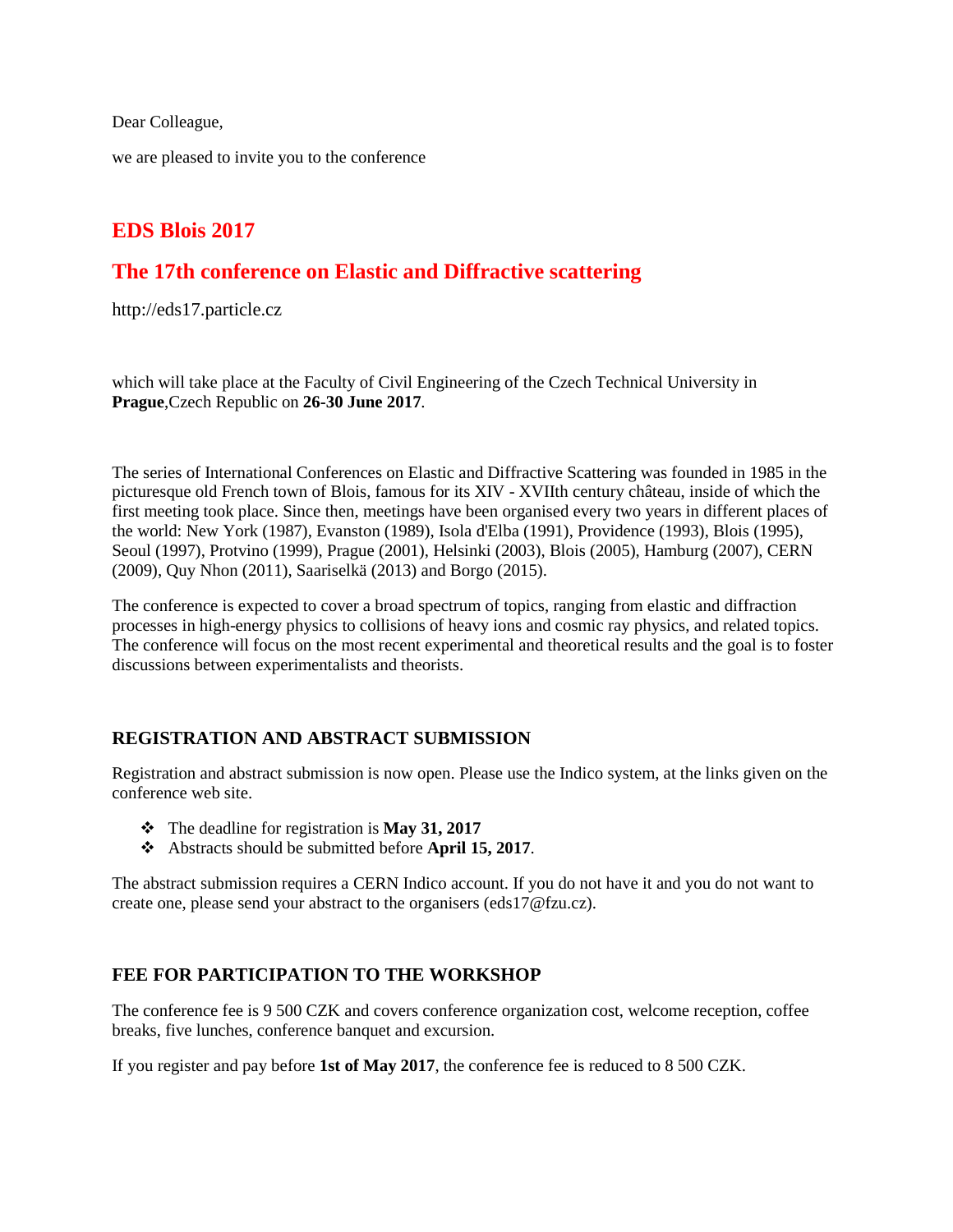Accompanying person fee is 1 600 CZK and includes welcome reception, conference banquet and excursion.

You have the option to pay by credit card (this does not require a PayPal account) or direct debit, both via the PayPal option during the registration process. Alternatively you may pay via bank transfer using the following details:

#### **Bank transfer**

Bank: **UniCredit Bank Czech Republic** IBAN: **CZ3127000000002106535627** SWIFT (BIC): **BACXCZPP** Name of beneficiary: **Fyzikalni ustav AV CR, v.v.i.** Address: **Na Slovance 1999/2, 182 21 Prague 8, Czech Republic** Vat ID: **CZ68378271**

**Please mark the transfer in any case with the keyword , EDS17" and attendee's name(s).** 

## **ACCOMMODATION**

The conference venue is located in the area of the Czech Technical University in Prague, easily reachable by the public transportation, with all amenities expected from a place not far from the city center. Number of good hotels can be found in the vicinity.

PLEASE ARRANGE YOUR LODGING WELL IN ADVANCE - END OF JUNE IS A HIGH SEASON IN PRAGUE

We have booked 8 units of two double-bed rooms in the student dormitory 17 listopadu. In one unit a toilet and bathroom is shared. For more details, see the conference web page under section Lodging possibilities.

### **TOPICS AND CONVENERS**

The topics of the conference have been organized in several sessions and for most of the sessions we aimed at having two experimental and one theory colleagues who kindly accepted to coordinate the collection of selected talks and to contribute to the organization of the scientific program.

The list of sessions and their conveners is as follows:

#### **\*\*\* Elastic scattering and total cross section \*\*\***

Mario Deile [Mario.Deile@cern.ch](mailto:Mario.Deile@cern.ch)

Janusz Chwastowski [Janusz.Chwastowski@ifj.edu.pl](mailto:Janusz.Chwastowski@ifj.edu.pl)

Valery Khoze [v.a.khoze@durham.ac.uk](mailto:v.a.khoze@durham.ac.uk)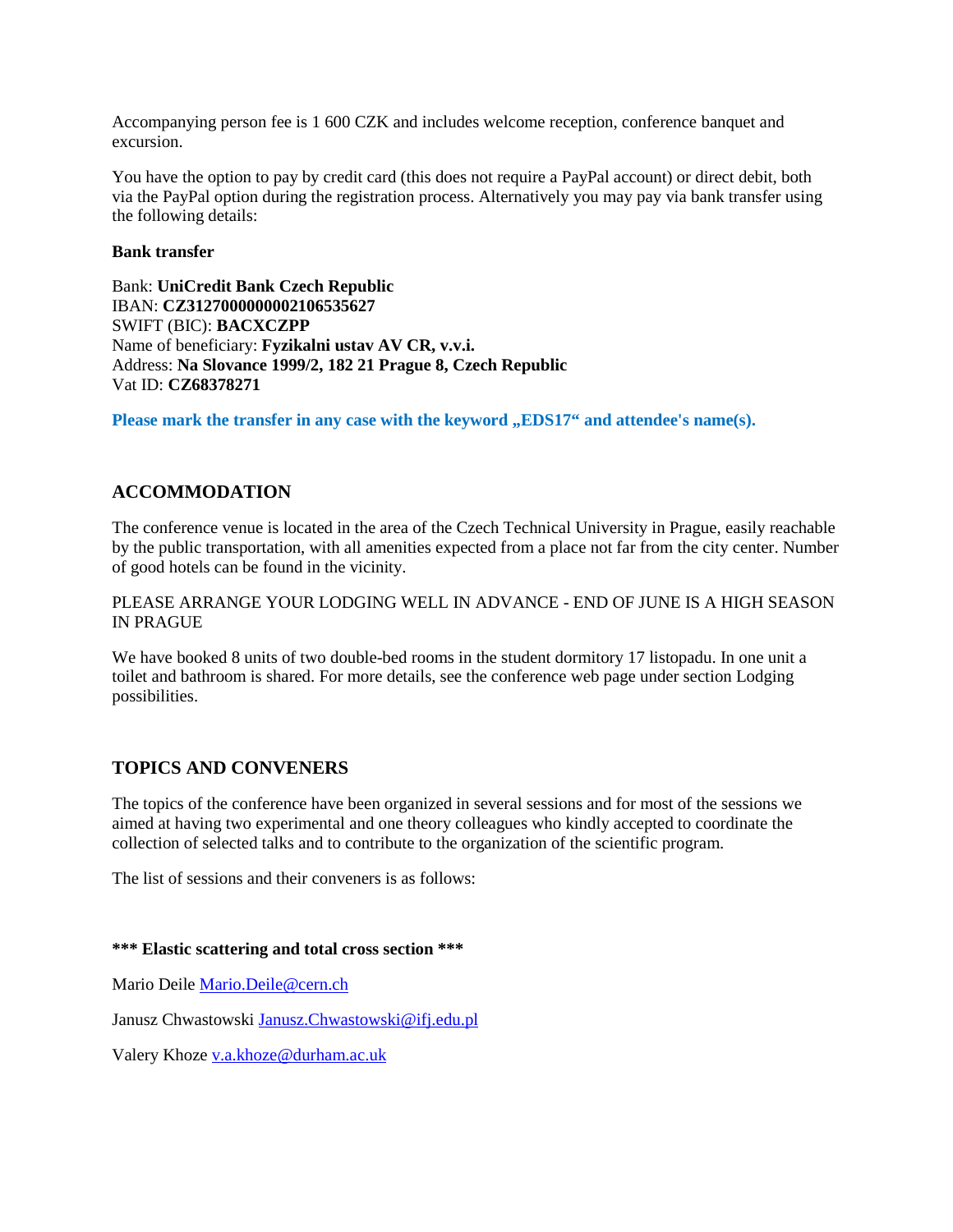#### **\*\*\* Soft QCD and soft diffraction \*\*\***

Rafał Staszewski [rafal.staszewski@ifj.edu.pl](mailto:rafal.staszewski@ifj.edu.pl) Wolfgang Schaeffer [wolfgang.schafer@ifj.edu.pl](mailto:wolfgang.schafer@ifj.edu.pl) Gabor Veres [gabor.veres@cern.ch](mailto:gabor.veres@cern.ch)

#### **\*\*\* Hard diffraction and central exclusive production \*\*\***

Lucian Harland-Lang [l.harland-lang@ucl.ac.uk](mailto:l.harland-lang@ucl.ac.uk) Christina Mesropia[n mesropc@rockefeller.edu](mailto:mesropc@rockefeller.edu) Ronan McNult[y ronan.mcnulty@ucd.ie](mailto:ronan.mcnulty@ucd.ie)

#### **\*\*\* Heavy ions \*\*\***

Cyrille Marquet [marquet@cpht.polytechnique.fr](mailto:marquet@cpht.polytechnique.fr) Wlodek Guryn [guryn@bnl.gov](mailto:guryn@bnl.gov) Jesus Guillermo Contreras Nun[o jesus.guillermo.contreras.nuno@cern.ch](mailto:jesus.guillermo.contreras.nuno@cern.ch)

#### **\*\*\* Cosmic rays \*\*\***

Sergey Ostapchenko [sergei@tf.phys.ntnu.no](mailto:sergei@tf.phys.ntnu.no) Petr Travnicek [petr.travnicek@fzu.cz](mailto:petr.travnicek@fzu.cz)

**\*\*\* Forward physics (Low-x QCD) \*\*\*** Krzysztof Kutak [krzysztof.kutak@ifj.edu.pl](mailto:krzysztof.kutak@ifj.edu.pl) Tamas Csorgo [csorgo.tamas@wigner.mta.hu](mailto:csorgo.tamas@wigner.mta.hu) Rainer Schicker [schicker@physi.uni-heidelberg.de](mailto:schicker@physi.uni-heidelberg.de)

**\*\*\* Theory development in forward physics \*\*\*** Roman Pasechnik [Roman.Pasechnik@thep.lu.se](mailto:Roman.Pasechnik@thep.lu.se) Antoni Szczurek [Antoni.Szczurek@ifj.edu.pl](mailto:Antoni.Szczurek@ifj.edu.pl)